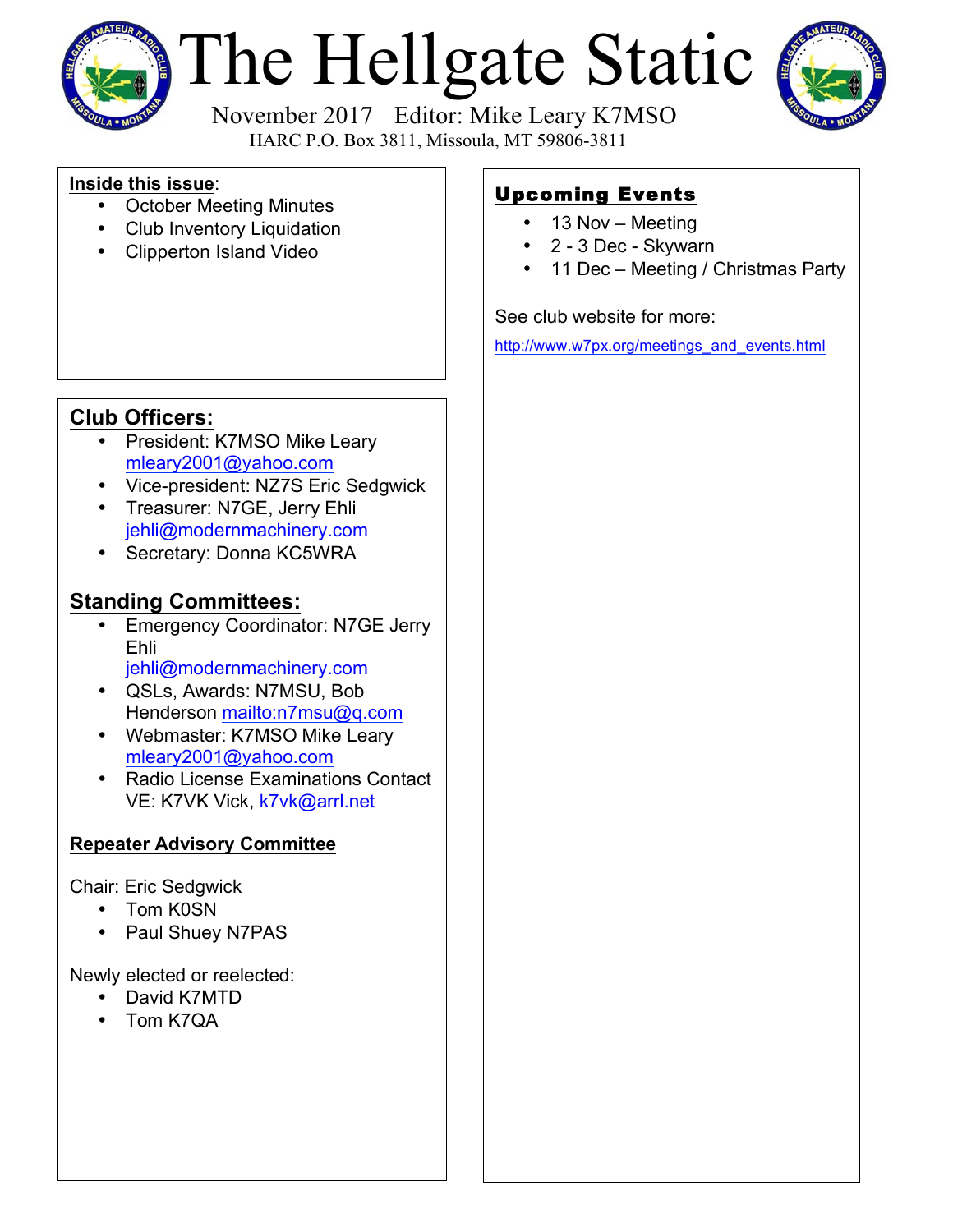# **October Meeting Minutes**

**Attendance:** Donna Pecastaing KC5WRA, Jackie Harrington KC7RBC, Elaine Case KS7LDS, David Herzberg K7MTD, Vick Applegate K7VK, Cody Rood, Dan Somerlott KI7HLW, Paul Shuey N7PAS, Gary Bruce K7OIJ, Mike Curtin K7MJC, Larry Stipe K7GIS, Mike Leary K7MSO, Eric Sedgwick NZ7S, Jerry Ehli N7GE

**Approval of last meetings minutes:** Approved

**Approval of Treasurer's Report:** Approved

**Repeater Committee Report:** 146.90 is back on the air.

**Upcoming Events:** JOTA, Christmas Dinner on 11 december

**Club Officer Nominations:** There were volunteers for a nominating committee, so nominations were taken from the attendees. Officer Nominees are:

- President: Mike K7MSO
- VP: Eric NZ7S
- Secretary: Donna KC5WRA
- Treasurer: David K7MTD
- Repeater Committee: Tom K0SN and Paul N7PAS

### **Net Control Operators:**

11 Oct: Eric NZ7S 18 Oct: Rich K7QNZ 25 Oct: Jerry N7JGS 1 Nov: Donna KC5WRA 8 Nov: Paul N7PAS

### **Extra Items:**

**19 Nov:** Montana Simulated Emergency Test **4 Nov:** Survival Fair at Church 3201 Bancroft 10:00 – 2:00

**Program:** Auction of excess club inventory =>\$582

### **Adjournment**